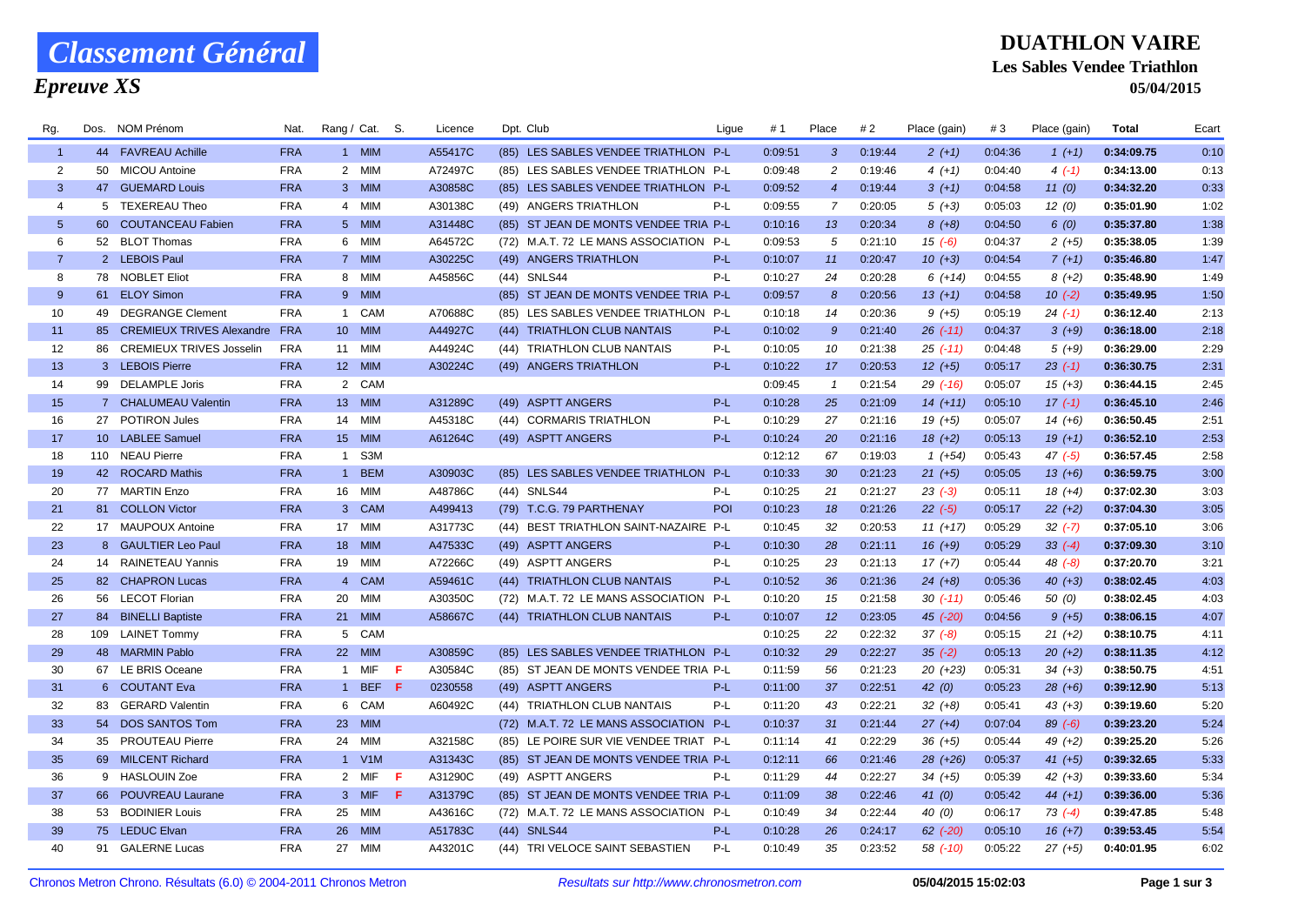# *Classement Général*

*Epreuve XS*

#### **DUATHLON VAIRE Les Sables Vendee Triathlon 05/04/2015**

| Rg. | Dos. | NOM Prénom               | Nat.       | Rang / Cat.     |            | S.  | Licence      | Dpt. Club                              | Ligue | # 1     | Place | # 2     | Place (gain) | #3      | Place (gain) | Total      | Ecart |
|-----|------|--------------------------|------------|-----------------|------------|-----|--------------|----------------------------------------|-------|---------|-------|---------|--------------|---------|--------------|------------|-------|
| 41  |      | 11 THOMAS Lucas          | <b>FRA</b> |                 | 28 MIM     |     | A31313C      | (49) ASPTT ANGERS                      | P-L   | 0:11:37 | 50    | 0:22:43 | $39 (+9)$    | 0:05:47 | 52(0)        | 0:40:05.00 | 6:05  |
| 42  |      | 46 RICHARD Titouan       | <b>FRA</b> | 29              | <b>MIM</b> |     | A30860C      | (85) LES SABLES VENDEE TRIATHLON       | P-L   | 0:11:36 | 47    | 0:23:11 | 46 (0)       | 0:05:28 | $31 (+5)$    | 0:40:13.55 | 6:14  |
| 43  |      | 13 LE GALL Theo          | <b>FRA</b> |                 | 30 MIM     |     | A55484C      | (49) ASPTT ANGERS                      | $P-L$ | 0:11:36 | 48    | 0:23:19 | 49 (0)       | 0:05:21 | $26 (+5)$    | 0:40:14.50 | 6:15  |
| 44  |      | 21 PHAM MINH Leo Paul    | <b>FRA</b> | $\overline{2}$  | <b>BEM</b> |     | A41816C      | (44) CORMARIS TRIATHLON                | P-L   | 0:11:40 | 52    | 0:22:53 | $43(+9)$     | 0:05:43 | 46 (-1)      | 0:40:14.75 | 6:15  |
| 45  |      | 20 GUERIN CAVARO Paul    | <b>FRA</b> |                 | 31 MIM     |     | A44685       | (44) BEST TRIATHLON SAINT-NAZAIRE P-L  |       | 0:10:47 | 33    | 0:24:21 | $63$ $(-18)$ | 0:05:20 | $25(+6)$     | 0:40:26.95 | 6:27  |
| 46  | 106  | JAULNEAU Romuald         | <b>FRA</b> | $\overline{2}$  | V1M        |     |              |                                        |       | 0:12:14 | 69    | 0:22:16 | $31 (+27)$   | 0:06:04 | $60(-4)$     | 0:40:32.25 | 6:33  |
| 47  |      | 12 GALLEY Louis          | <b>FRA</b> | 32 <sup>2</sup> | <b>MIM</b> |     | A30204C      | (49) ASPTT ANGERS                      | $P-L$ | 0:11:34 | 46    | 0:23:27 | $50(-3)$     | 0:05:34 | $37 (+2)$    | 0:40:33.50 | 6:34  |
| 48  |      | 63 ROCKER Diego          | <b>FRA</b> | 33              | MIM        |     | A31394C      | (85) ST JEAN DE MONTS VENDEE TRIA P-L  |       | 0:11:12 | 39    | 0:23:51 | $57$ $(-11)$ | 0:05:35 | $38(+2)$     | 0:40:36.65 | 6:37  |
| 49  |      | 37 RAGONNEAU Baptiste    | <b>FRA</b> | 34              | <b>MIM</b> |     | A42964C      | (85) LE POIRE SUR VIE VENDEE TRIAT P-L |       | 0:11:18 | 42    | 0:23:17 | $48$ $(-2)$  | 0:06:08 | $63$ $(-5)$  | 0:40:41.35 | 6:42  |
| 50  |      | 51 BOURON Valentin       | <b>FRA</b> |                 | 7 CAM      |     | A30867C      | (85) LES SABLES VENDEE TRIATHLON P-L   |       | 0:10:21 | 16    | 0:22:24 | $33$ $(-13)$ | 0:07:58 | $97 (-21)$   | 0:40:42.05 | 6:43  |
| 51  |      | 100 RETAILLEAU Lisa      | <b>FRA</b> |                 | 4 MIF      | -F  | 1663000      |                                        |       | 0:11:36 | 49    | 0:24:08 | $61 (-7)$    | 0:05:25 | $30(+5)$     | 0:41:07.90 | 7:08  |
| 52  |      | 16 LAUNEAU Stephane      | <b>FRA</b> | 3               | V1M        |     | A32485C      | (44) BOUGUENAIS CLUB TRIATHLON         | P-L   | 0:12:42 | 74    | 0:22:32 | $38 (+22)$   | 0:05:55 | 55(0)        | 0:41:08.40 | 7:09  |
| 53  |      | 31 BEAU Jeanne           | <b>FRA</b> |                 | 5 MIF      | -F  | <b>FFTri</b> | (72) ENDURANCE 72 TRIATHLON            | P-L   | 0:11:38 | 51    | 0:24:01 | $59(-2)$     | 0:05:31 | 35(0)        | 0:41:08.80 | 7:09  |
| 54  | 41   | <b>OUVRARD Alix</b>      | <b>FRA</b> |                 | 6 MIF      | -F  | a41830c      | (85) LES HERBIERS VENDEE TRIATHL       | $P-L$ | 0:12:03 | 60    | 0:23:37 | $52(+6)$     | 0:05:35 | 39(0)        | 0:41:13.10 | 7:14  |
| 55  |      | 58 AZAIS Lucas           | <b>FRA</b> | 35 <sub>2</sub> | <b>MIM</b> |     | A31395C      | (85) ST JEAN DE MONTS VENDEE TRIA P-L  |       | 0:11:12 | 40    | 0:24:53 | $71 (-21)$   | 0:05:23 | $29(+6)$     | 0:41:27.20 | 7:28  |
| 56  |      | 29 DINTILHAC Florimond   | <b>FRA</b> | 36              | MIM        |     | A60254C      | (72) ENDURANCE 72 TRIATHLON            | P-L   | 0:12:02 | 59    | 0:23:46 | 56 (0)       | 0:05:43 | $45 (+3)$    | 0:41:30.30 | 7:31  |
| 57  |      | 105 LECOQ Pascal         | <b>FRA</b> |                 | 4 V2M      |     |              |                                        |       | 0:12:42 | 73    | 0:22:57 | $44(+18)$    | 0:06:09 | $65(-2)$     | 0:41:47.35 | 7:48  |
| 58  |      | 38 LUSSON Elisa          | <b>FRA</b> |                 | 7 MIF      | -F  | A32167C      | (85) LE POIRE SUR VIE VENDEE TRIAT     | P-L   | 0:12:08 | 64    | 0:23:37 | $53(+7)$     | 0:06:15 | $71(-1)$     | 0:41:58.90 | 7:59  |
| 59  |      | 71 BOUREAU Kilian        | <b>FRA</b> |                 | 3 BEM      |     | A29848C      | (44) SNLS44                            | $P-L$ | 0:11:45 | 54    | 0:24:01 | $60 (-4)$    | 0:06:15 | $70(-1)$     | 0:41:59.85 | 8:00  |
| 60  |      | 93 DUVAL Laura           | <b>FRA</b> | 8               | MIF        | -F  | A49418C      | (72) VSF TRIATHLON                     | P-L   | 0:12:44 | 77    | 0:23:11 | $47 (+17)$   | 0:06:09 | 67 (0)       | 0:42:03.25 | 8:04  |
| 61  |      | 40 RAPPAILLES Romaric    | <b>FRA</b> | 37              | <b>MIM</b> |     | a43189c      | (85) LES HERBIERS VENDEE TRIATHL       | $P-L$ | 0:11:33 | 45    | 0:24:58 | $72$ $(-20)$ | 0:05:51 | $54(+4)$     | 0:42:20.20 | 8:21  |
| 62  |      | 36 MABIT Carla           | <b>FRA</b> | 9               | MIF        | -F  | A32145C      | (85) LE POIRE SUR VIE VENDEE TRIAT P-L |       | 0:12:02 | 58    | 0:24:23 | $64$ $(-6)$  | 0:06:06 | $61 (+2)$    | 0:42:28.55 | 8:29  |
| 63  |      | 57 ROCARD Vanessa        | <b>FRA</b> |                 | 1 S4F      | -F  |              |                                        |       | 0:12:03 | 61    | 0:24:51 | $70(-6)$     | 0:05:46 | $51 (+4)$    | 0:42:39.25 | 8:40  |
| 64  | 94   | <b>JALLAIS Floreanne</b> | <b>FRA</b> |                 | 2 S1F F    |     |              |                                        |       | 0:12:00 | 57    | 0:25:16 | $77(-12)$    | 0:05:33 | $36(+5)$     | 0:42:46.85 | 8:47  |
| 65  |      | 22 AUBERT Oriane         | <b>FRA</b> |                 | 10 MIF     | F   | A41860C      | (44) CORMARIS TRIATHLON                | P-L   | 0:12:43 | 75    | 0:23:34 | $51 (+12)$   | 0:06:47 | $84 (-2)$    | 0:43:02.85 | 9:03  |
| 66  |      | 92 GALERNE Nicolas       | <b>FRA</b> |                 | 5 V1M      |     | A49264C      | (44) TRI VELOCE SAINT SEBASTIEN        | P-L   | 0:12:31 | 70    | 0:23:42 | $54(+8)$     | 0:07:00 | $88(-4)$     | 0:43:11.60 | 9:12  |
| 67  |      | 76 LETORT Antoine        | <b>FRA</b> | 38              | <b>MIM</b> |     |              | (44) SNLS44                            | $P-L$ | 0:12:05 | 63    | 0:25:30 | $79$ $(-12)$ | 0:05:50 | $53(+8)$     | 0:43:24.15 | 9:25  |
| 68  |      | 104 METRI Justine        | <b>FRA</b> |                 | 11 MIF     | -F  |              |                                        |       | 0:12:11 | 65    | 0:25:19 | $78$ $(-7)$  | 0:06:09 | 66 (+4)      | 0:43:38.05 | 9:39  |
| 69  |      | 39 LUSSON Aglais         | <b>FRA</b> |                 | 12 MIF     | F.  | A32144C      | (85) LE POIRE SUR VIE VENDEE TRIAT P-L |       | 0:12:46 | 79    | 0:24:46 | $68(+5)$     | 0:06:08 | $62$ $(+5)$  | 0:43:38.65 | 9:39  |
| 70  |      | 73 BOUREAU Marine        | <b>FRA</b> |                 | 13 MIF     | -F  | A29836C      | (44) SNLS44                            | P-L   | 0:13:17 | 89    | 0:23:42 | $55(+21)$    | 0:06:45 | $83( -2)$    | 0:43:42.30 | 9:43  |
| 71  |      | 33 FORTIN Lucas          | <b>FRA</b> | 39              | <b>MIM</b> |     | A32225C      | (85) ILE DE NOIRMOUTIER TRIATHLON P-L  |       | 0:12:47 | 81    | 0:24:33 | 66 (+11)     | 0:06:32 | $76$ $(-1)$  | 0:43:50.60 | 9:51  |
| 72  |      | 32 DEVAUX Tom            | <b>FRA</b> | 40              | <b>MIM</b> |     | 0230554      | (85) FONTENAY TRIATHLON CLUB           | P-L   | 0:12:53 | 83    | 0:24:32 | $65 (+12)$   | 0:06:33 | $77(-1)$     | 0:43:56.60 | 9:57  |
| 73  |      | 74 GODEFROY Julie        | <b>FRA</b> | 14              | <b>MIF</b> | F   | A45675C      | (44) SNLS44                            | P-L   | 0:12:45 | 78    | 0:25:15 | 76(0)        | 0:06:03 | $59(+5)$     | 0:44:01.10 | 10:02 |
| 74  |      | 34 PAQUEREAU Agnes       | <b>FRA</b> |                 | 1 V2F      | -F  | A50530C      | (85) LE POIRE SUR VIE VENDEE TRIAT P-L |       | 0:12:47 | 80    | 0:25:01 | $74(+4)$     | 0:06:15 | 69 (+2)      | 0:44:01.30 | 10:02 |
| 75  |      | 59 BOUCARD Marvin        | <b>FRA</b> |                 | 41 MIM     |     | A31397C      | (85) ST JEAN DE MONTS VENDEE TRIA P-L  |       | 0:12:44 | 76    | 0:24:47 | $69 (+3)$    | 0:06:37 | $78(-2)$     | 0:44:05.90 | 10:06 |
| 76  |      | 87 GERARD Ambre          | <b>FRA</b> | 15              | MIF        | -F. | A60490C      | (44) TRIATHLON CLUB NANTAIS            | P-L   | 0:12:33 | 71    | 0:25:35 | $80(-8)$     | 0:06:01 | 58 (+3)      | 0:44:07.75 | 10:08 |
| 77  |      | 55 FONTENEAU Jade        | <b>FRA</b> | 16              | <b>MIF</b> | F   | 0230546      | (72) M.A.T. 72 LE MANS ASSOCIATION P-L |       | 0:12:14 | 68    | 0:26:02 | $86$ $(-13)$ | 0:05:59 | $57(+4)$     | 0:44:13.55 | 10:14 |
| 78  | 96   | <b>PETIT Delphine</b>    | <b>FRA</b> | 3               | S3F        | -F  |              |                                        |       | 0:12:34 | 72    | 0:25:39 | $81 (-8)$    | 0:06:13 | $68 (+2)$    | 0:44:24.35 | 10:25 |
| 79  | 80   | <b>DELHOMMEAU Romain</b> | <b>FRA</b> |                 | 2 S1M      |     | A31480C      | (44) SOCIETE SPORTIVE NIEULAISE        | $P-L$ | 0:11:44 | 53    | 0:25:10 | $75$ $(-13)$ | 0:07:32 | $94$ $(-13)$ | 0:44:24.40 | 10:25 |
| 80  |      | 24 GUEREMY ROY Zoe       | <b>FRA</b> |                 | 17 MIF     | - F | 0230580      | (44) CORMARIS TRIATHLON                | $P-L$ | 0:13:00 | 84    | 0:25:00 | $73(+7)$     | 0:06:43 | $82(-3)$     | 0:44:40.85 | 10:41 |
|     |      |                          |            |                 |            |     |              |                                        |       |         |       |         |              |         |              |            |       |